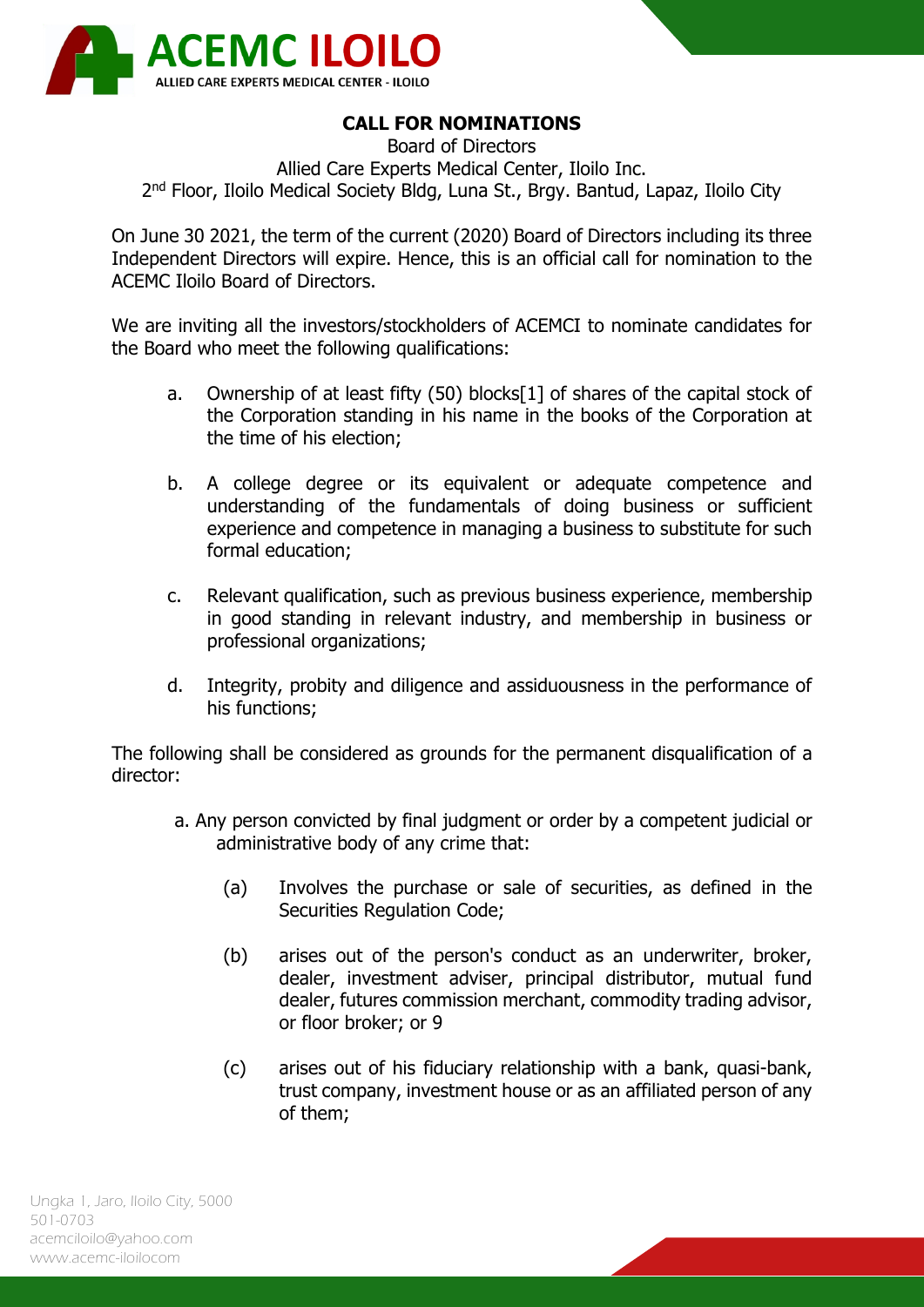

b. Any person who, by reason of misconduct, after hearing, is permanently enjoined by a final judgment or order of the SEC, Bangko Sentral ng Pilipinas (BSP) or any court or administrative body of competent jurisdiction from:

(a) acting as underwriter, broker, dealer, investment adviser, principal distributor, mutual fund dealer, futures commission merchant, commodity trading advisor, or floor broker;

(b) acting as director or officer of a bank, quasi-bank, trust company, investment house, or investment company or as an affiliated person of any of them;

(c) engaging in or continuing any conduct or practice in any of the capacities mentioned in sub-paragraphs (a) and (b) above, or willfully violating the laws that govern securities and banking activities.

The disqualification should also apply if

- (a) such person is the subject of an order of the SEC, BSP or any court or administrative body denying, revoking or suspending any registration, license or permit issued to him under the Revised Corporation Code of the Philippines, Securities Regulation Code or any other law administered by the SEC or BSP, or under any rule or regulation issued by the Commission or BSP;
- (b) such person has otherwise been restrained to engage in any activity involving securities and banking; or
- (c) such person is the subject of an effective order of a selfregulatory organization suspending or expelling him from membership, participation or association with a member or participant of the organization;

c. Any person convicted by final judgment or order by a court, or competent administrative body of an offense involving moral turpitude, fraud, embezzlement, theft, estafa, counterfeiting, misappropriation, forgery, bribery, false affirmation, perjury or other fraudulent acts;

d. Any person who has been adjudged by final judgment or order of the SEC, BSP, court, or competent administrative body to have willfully violated, or willfully aided, abetted, counseled, induced or procured the violation of any provision of the Corporation Code, Securities Regulation Code or any other law, rule, regulation or order administered by the SEC or BSP;

e. Any person judicially declared as insolvent;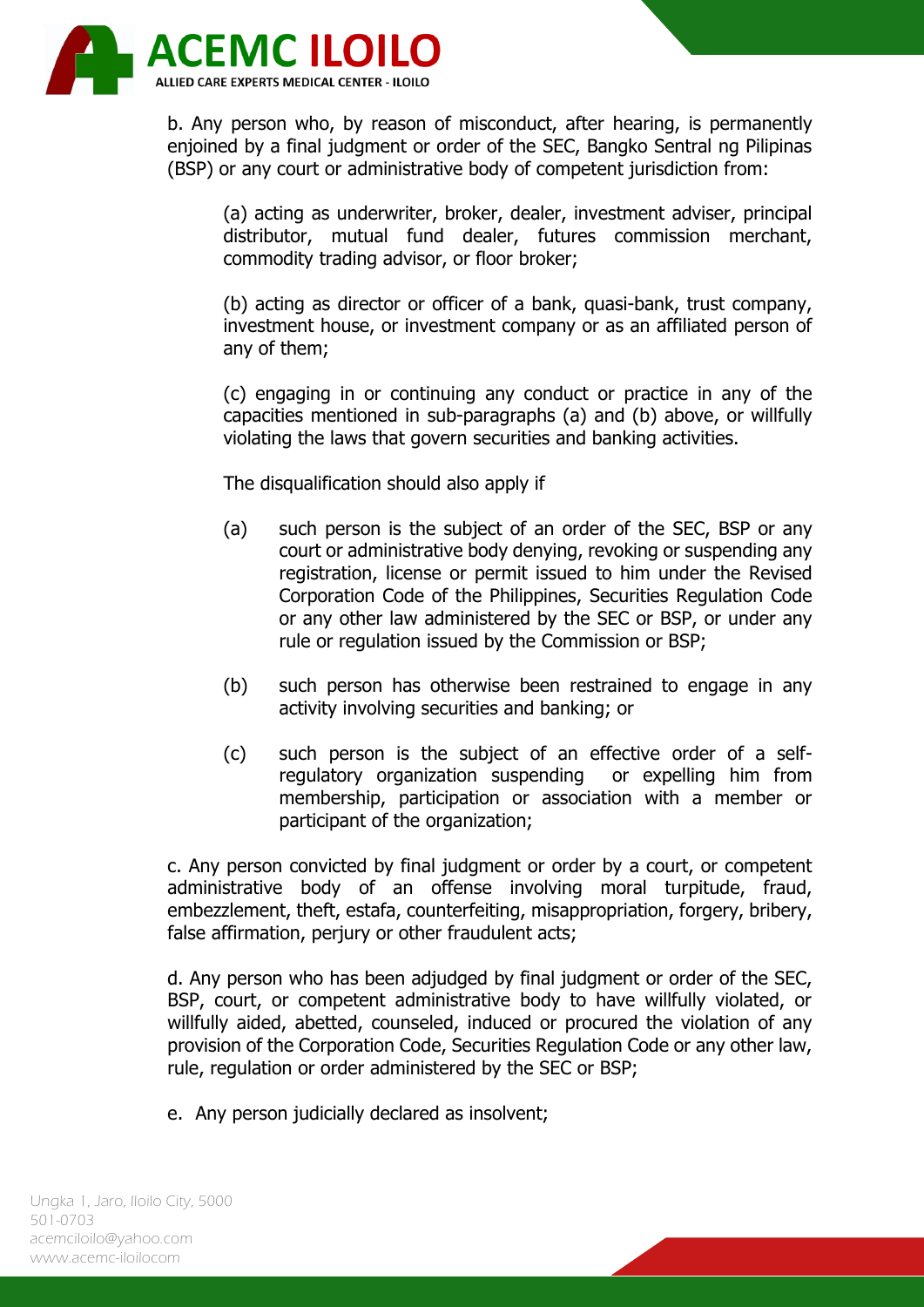

f. Any person found guilty by final judgment or order of a foreign court or equivalent financial regulatory authority for acts, violations or misconduct similar to any of the acts, violations or misconduct enumerated above;

g. Conviction by final judgment of an offense punishable by imprisonment for more than six years, or a violation of the Revised Corporation Code of the Philippines and Securities Regulation Code committed within five years prior to the date of his election or appointment; and

h. Other grounds as the SEC may provide pursuant to the provisions of the Revised Corporation Code of the Philippines, Securities Regulation Code and other related laws.

In addition, the following shall be grounds for temporary disqualification of a director:

a. Absence in more than fifty percent (50%) of all regular and special meetings of the Board during his incumbency, or any 12-month period during the said incumbency, unless the absence is due to illness, death in the immediate family or serious accident. The disqualification should apply for purposes of the succeeding election;

b. Dismissal, termination or removal for cause as director of any publicly-listed company, public company, registered issuer of securities and holder of a secondary license from the Commission. The disqualification should be in effect until he has cleared himself from any involvement in the cause that gave rise to his dismissal, termination or removal;

c. If the beneficial equity ownership of an independent director (ID) in the corporation or its subsidiaries and affiliates exceeds two percent (2%) of its subscribed capital stock. The disqualification from being elected as an ID is lifted if the limit is later complied with; and

d. If any of the judgments or orders cited in the grounds for permanent disqualification has not yet become final

For Independent Directors, beneficial equity ownership in the Corporation or in its related companies, which must not exceed two percent (2%), or less than 4,800 shares.

Independent Directors shall, apart from their fees and shareholdings, be independent from Management and free from any business or other relationship which would, or could reasonably be perceived to, materially interfere with the exercise of independent judgment in carrying out his responsibilities as a Director of the Corporation. For this purpose, an Independent Director shall submit to the Corporate Secretary a letter of confirmation stating that he holds no interests affiliated with the Corporation, Management or controlling shareholder at the time of his election or appointment and/or re-election as a Director.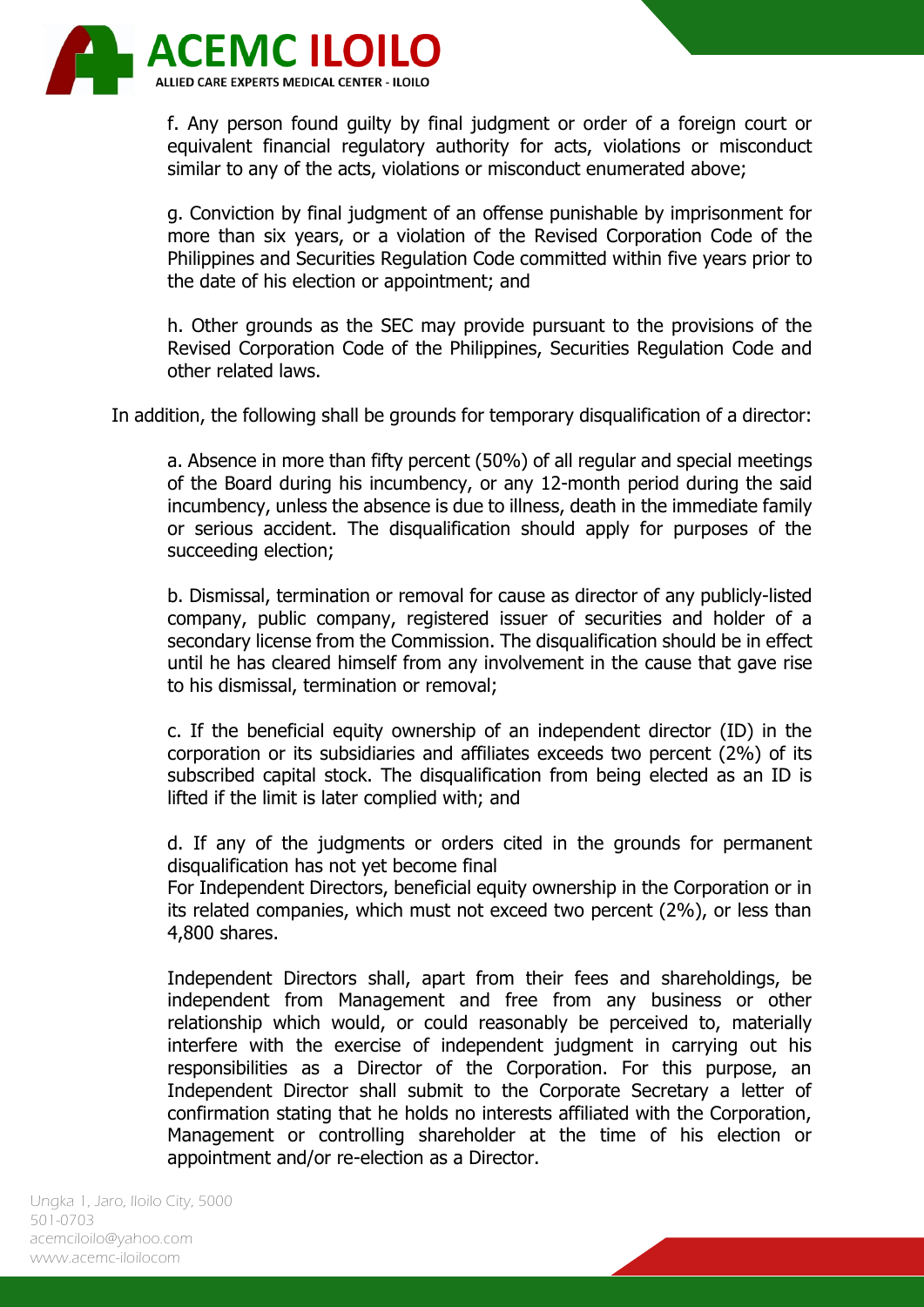

An Independent Director refers to a person who, ideally:

a. Is not, or has not been a senior officer or employee of ACEMCI unless there has been a change in the controlling ownership of the Company;

b. Is not, and has not been in the three years immediately preceding the election, a director of ACEMCI; a director, officer, employee of the covered Company's subsidiaries, associates, affiliates or related companies; or a director, officer, employee of the covered Company's substantial shareholders and its related companies;

c. Has not been appointed in ACEMCI, its subsidiaries, associates, affiliates or related companies as Chairman "Emeritus," "Ex-Officio" Directors/Officers or Members of any Advisory Board, or otherwise appointed in a capacity to assist the Board in the performance of its duties and responsibilities within three years immediately preceding his election;

d. Is not an owner of more than two percent (2%) of the outstanding shares of ACEMCI, its subsidiaries, associates, affiliates or related companies;

e. Is not a relative of a director, officer, or substantial shareholder of ACEMCI or any of its related companies or of any of its substantial shareholders. For this purpose, relatives include spouse, parent, child, brother, sister and the spouse of such child, brother or sister;

f. Is not acting as a nominee or representative of any director of ACEMCI or any of its related companies;

g. Is not a securities broker-dealer of listed companies and registered issuers of securities. "Securities broker-dealer" refers to any person holding any office of trust and responsibility in a broker-dealer firm, which includes, among others, a director, officer, principal stockholder, nominee of the firm to the Exchange, an associated person or salesman, and an authorized clerk of the broker or dealer;

h. Is not retained, either in his personal capacity or through a firm, as a professional adviser, auditor, consultant, agent or counsel of ACEMCI, any of its related companies or substantial shareholder, or is otherwise independent of Management and free from any business or other relationship within the three years immediately preceding the date of his election;

i. Does not engage or has not engaged, whether by himself or with other persons or through a firm of which he is a partner, director or substantial shareholder, in any transaction with ACEMCI or any of its related companies or substantial shareholders, other than such transactions that are conducted at arm's length and could not materially interfere with or influence the exercise of his independent judgment;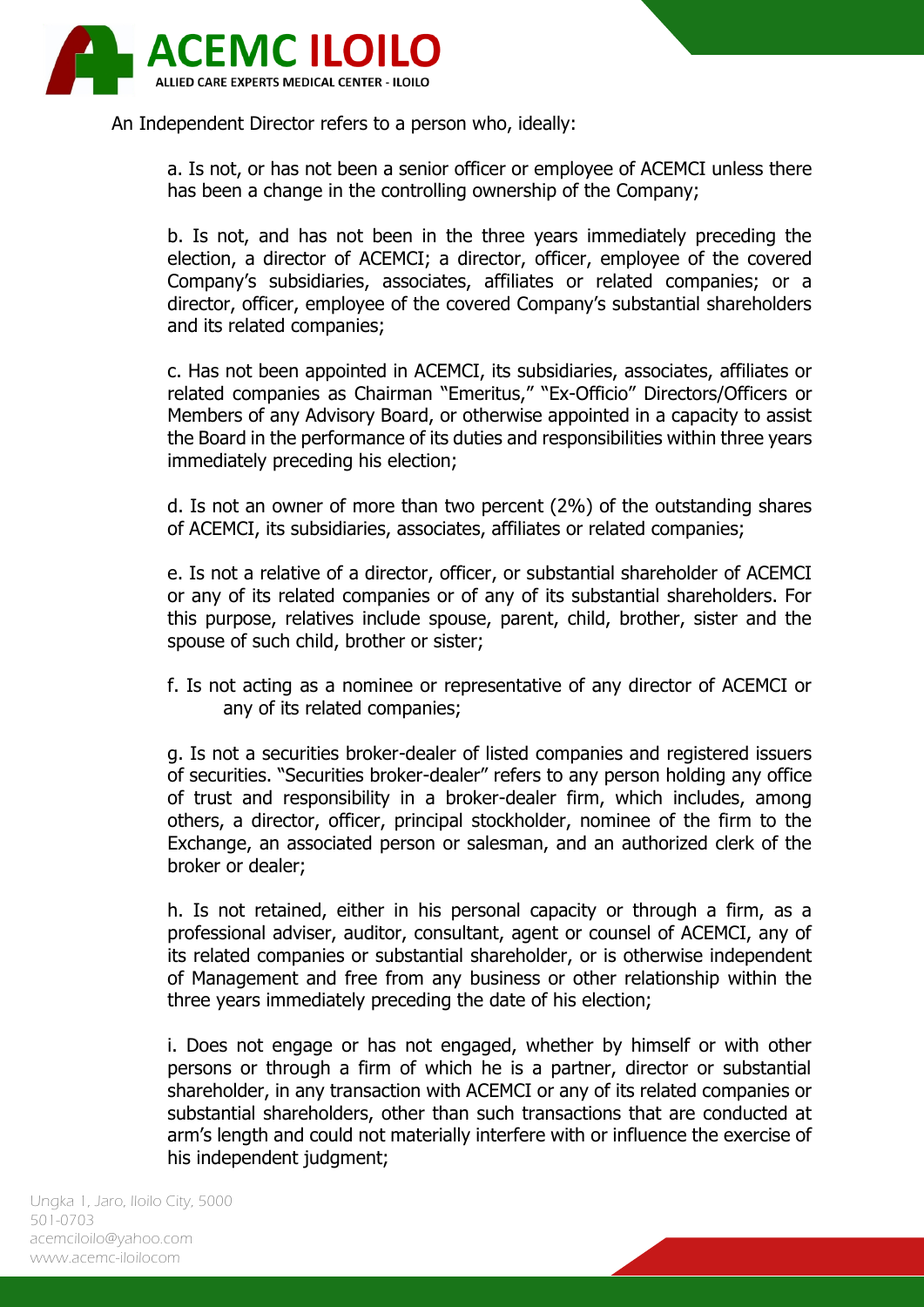

j. Is not affiliated with any non-profit organization that receives significant funding from ACEMCI or any of its related companies or substantial shareholders; and

k. Is not employed as an executive officer of another Company where any of ACEMCI's executives serve as directors. Related companies, as used in this section, refer to (a) the covered entity's holding/parent Company; (b) its subsidiaries; and (c) subsidiaries of its holding/parent Company.

An Independent Director shall be disqualified during his tenure under the following instances or causes:

a. He becomes an officer or employee of the Corporation or becomes any of the persons enumeratedabove;

b. His beneficial security ownership in the Corporation or in its related companies exceeds two percent (2%), in which case the Corporation shall forthwith cease to consider him as an Independent Director until his beneficial security ownership is reduced to two percent (2%) or lower.

c. He fails to meet the attendance requirement as set forth under this code and/or in the Corporation's By-laws

An Independent Director shall also possess the qualifications and none of the disqualifications for an Independent Director under Philippine laws provided and except that, when relevant in the application of the qualifications and disqualifications, a "substantial stockholder" shall mean a stockholder who possesses the power to direct or govern, directly or indirectly, the financial and operating policies of the Corporation so as to obtain benefits from its activities.

All nominees must be willing to serve the Board from August 27 2021 until the successors have been elected.

All nominations for Directors and Independent Directors shall be submitted to the Nominations and Election Committee and/or Corporate Governance Committee through any of the Members or to the Corporate Secretary of the Corporation on or before 24 June 2021.

The nomination shall be in writing duly signed by the nominating stockholder or representative duly authorized in writing, with the written acceptance and conformity of the nominee. The nomination must indicate whether the nominee is intended to be an independent director and shall contain the nominee's age, educational attainment, and full disclosure of work and/or business experience and/or affiliations. The attached Nomination Form may be used for convenience. In addition to the Nomination Form, the Nominees for Independent Directors shall also submit a Certificate of Qualification a format of which is also attached herewith.

Ungka 1, Jaro, Iloilo City, 5000 The Nominations and Election Committee shall pre-screen the qualifications of the nominees on the basis of the nominations and/or supporting papers and prepare a